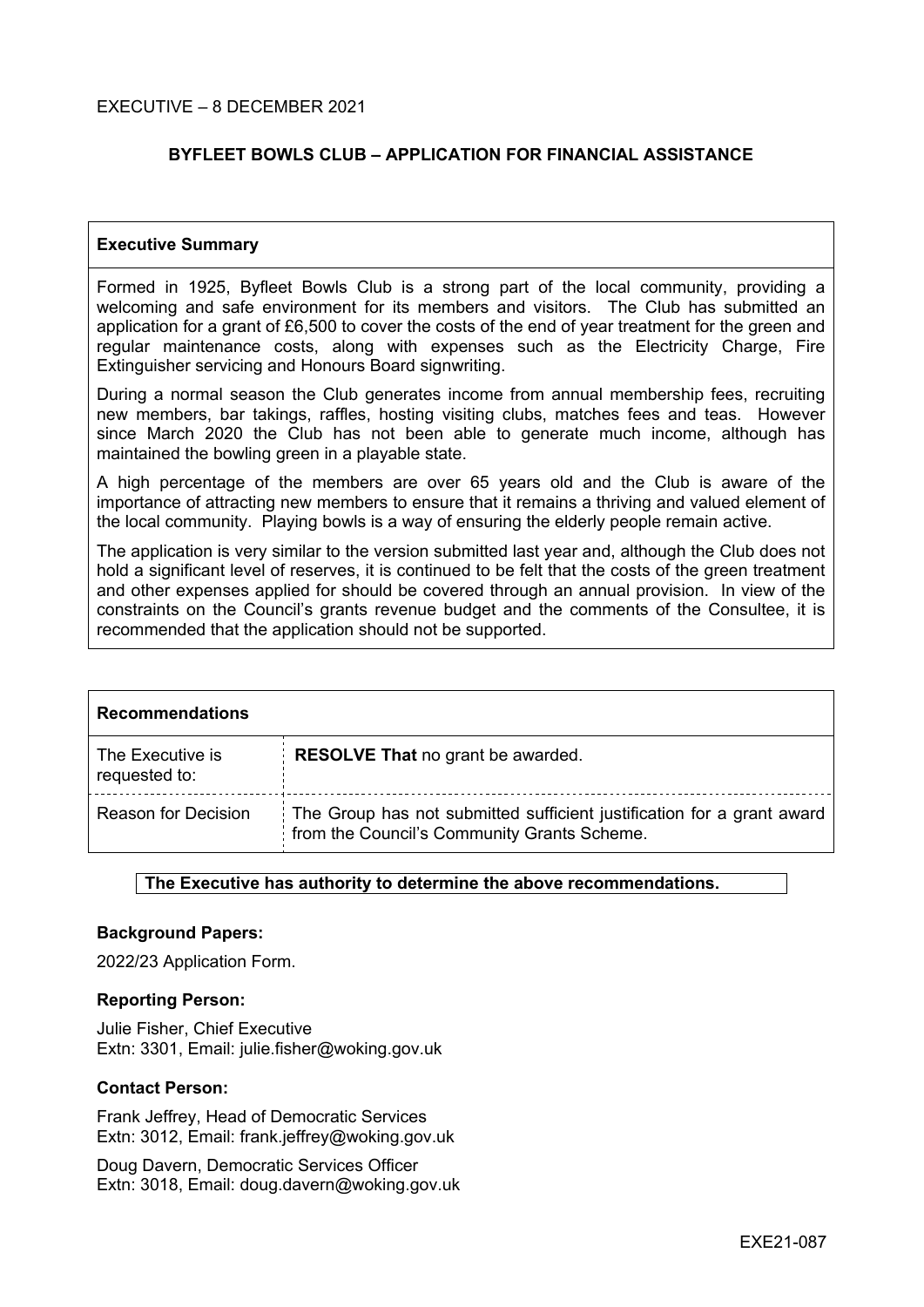## **Portfolio Holder:**

Cllr Simon Ashall Email: cllrsimon.ashall@woking.gov.uk

## **Shadow Portfolio Holder:**

Cllr Will Forster Email: cllrwill.forster@woking.gov.uk

## **Date Published:**

30 November 2021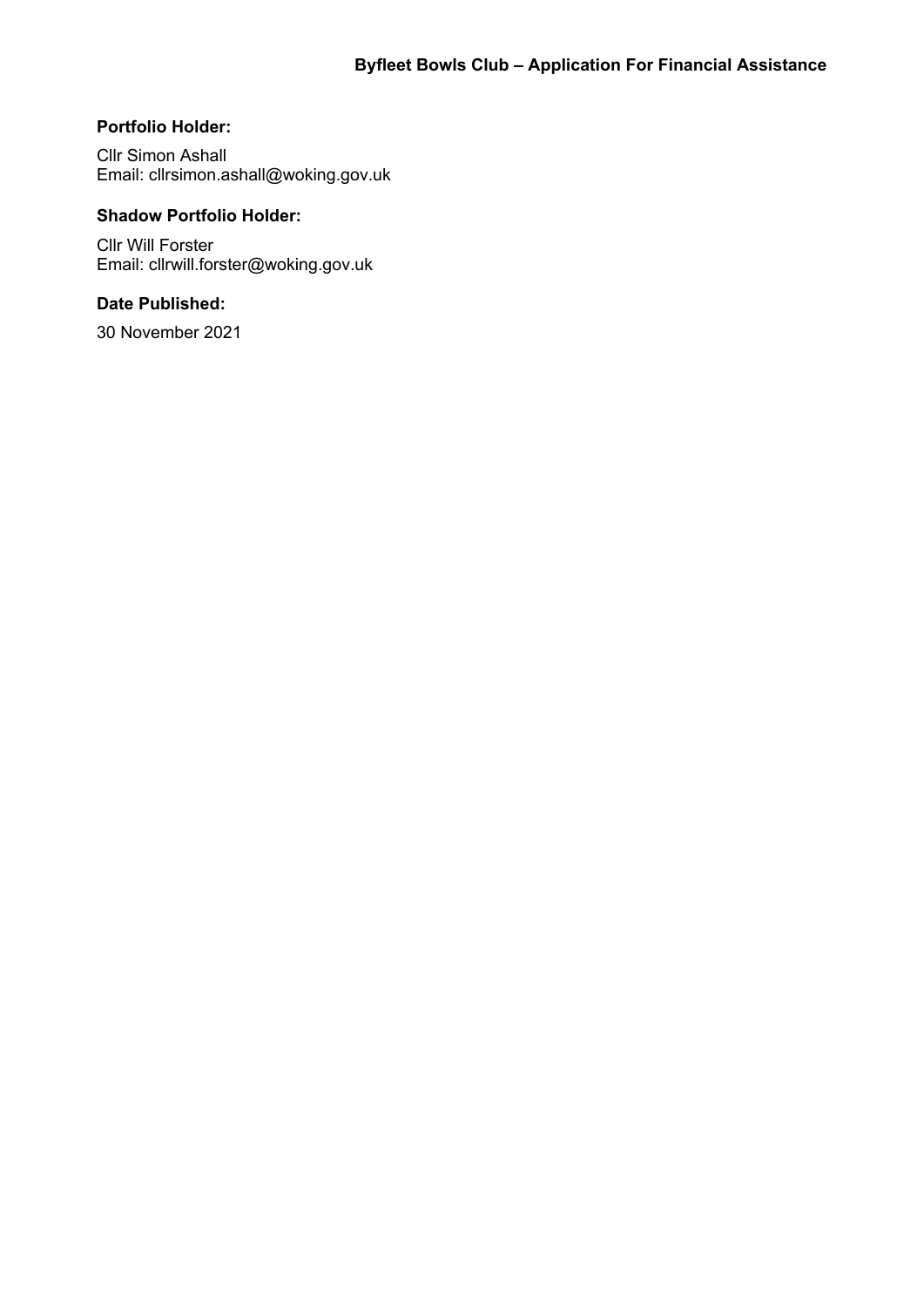| 1.0 Summary of Application |                                                                                                                                                                                                                                                                                                                                                                                                                                                                                                                     |  |  |  |
|----------------------------|---------------------------------------------------------------------------------------------------------------------------------------------------------------------------------------------------------------------------------------------------------------------------------------------------------------------------------------------------------------------------------------------------------------------------------------------------------------------------------------------------------------------|--|--|--|
| 1.1 Status and Aims        | Byfleet Bowls Club was formed back in 1925 at a public meeting in the<br>village hall. The Club ensures it is a strong part of the local village<br>community, providing a welcoming, safe environment for members<br>and visitors.                                                                                                                                                                                                                                                                                 |  |  |  |
|                            | The Club ensures that the green is well cared for and gains a<br>reputation to meet the expectations of members and visitors playing<br>up to County level. A varied programme of bowling is provided<br>between April and September which allows members to bowl at their<br>chosen level and ability. Qualified coaching is offered to provide<br>bowlers the opportunity to maximise their skills. The Club works to<br>ensure the clubhouse and surrounding area is safe, secure, clean and<br>well maintained. |  |  |  |
| 1.2 Employees              | None.                                                                                                                                                                                                                                                                                                                                                                                                                                                                                                               |  |  |  |
| 1.3 Volunteers             | There are ten members of the Management Committee.                                                                                                                                                                                                                                                                                                                                                                                                                                                                  |  |  |  |
| 1.4 Clients/Users          | None. The facilities are however hired out to U3A at a rate of £20ph<br>for 2.5 hours per month.                                                                                                                                                                                                                                                                                                                                                                                                                    |  |  |  |
| 1.5 Members                | 57, comprising:                                                                                                                                                                                                                                                                                                                                                                                                                                                                                                     |  |  |  |
|                            | 30 male                                                                                                                                                                                                                                                                                                                                                                                                                                                                                                             |  |  |  |
|                            | 27 female                                                                                                                                                                                                                                                                                                                                                                                                                                                                                                           |  |  |  |
|                            | 2 disabled                                                                                                                                                                                                                                                                                                                                                                                                                                                                                                          |  |  |  |
|                            | 0 ethnic minority                                                                                                                                                                                                                                                                                                                                                                                                                                                                                                   |  |  |  |
|                            | 57 resident in Woking                                                                                                                                                                                                                                                                                                                                                                                                                                                                                               |  |  |  |
|                            | 1 aged 11-18                                                                                                                                                                                                                                                                                                                                                                                                                                                                                                        |  |  |  |
|                            | 12 aged 19-65                                                                                                                                                                                                                                                                                                                                                                                                                                                                                                       |  |  |  |
|                            | 44 aged 65+                                                                                                                                                                                                                                                                                                                                                                                                                                                                                                         |  |  |  |
|                            | The charges levied are as follows:                                                                                                                                                                                                                                                                                                                                                                                                                                                                                  |  |  |  |
|                            | Full Member - £120, Associate Member - £60, Junior Member under<br>18 - £15, Social non-playing Member - £15, Introductory Rate for<br>those new to bowls - £60, Social Bowler (play 3 friendlies) - £60                                                                                                                                                                                                                                                                                                            |  |  |  |
| 1.6 Sum Requested          | £6,500 (Revenue)                                                                                                                                                                                                                                                                                                                                                                                                                                                                                                    |  |  |  |
| 1.7 Project                | The purpose of the grant application is to support the costs of the end<br>of year treatment of the green and regular maintenance costs. In<br>addition, funds are sought to cover the cost of electricity, the<br>maintenance of the fire extinguishers and updating the Honours Board<br>following each AGM.                                                                                                                                                                                                      |  |  |  |
| 1.8 Cost breakdown:        | End of season ground treatment - £2,960                                                                                                                                                                                                                                                                                                                                                                                                                                                                             |  |  |  |
|                            | Groundforce maintenance charge (6 months) - £2,900                                                                                                                                                                                                                                                                                                                                                                                                                                                                  |  |  |  |
|                            | Electricity charge - £500                                                                                                                                                                                                                                                                                                                                                                                                                                                                                           |  |  |  |
|                            | Fire Extinguisher Service - £60                                                                                                                                                                                                                                                                                                                                                                                                                                                                                     |  |  |  |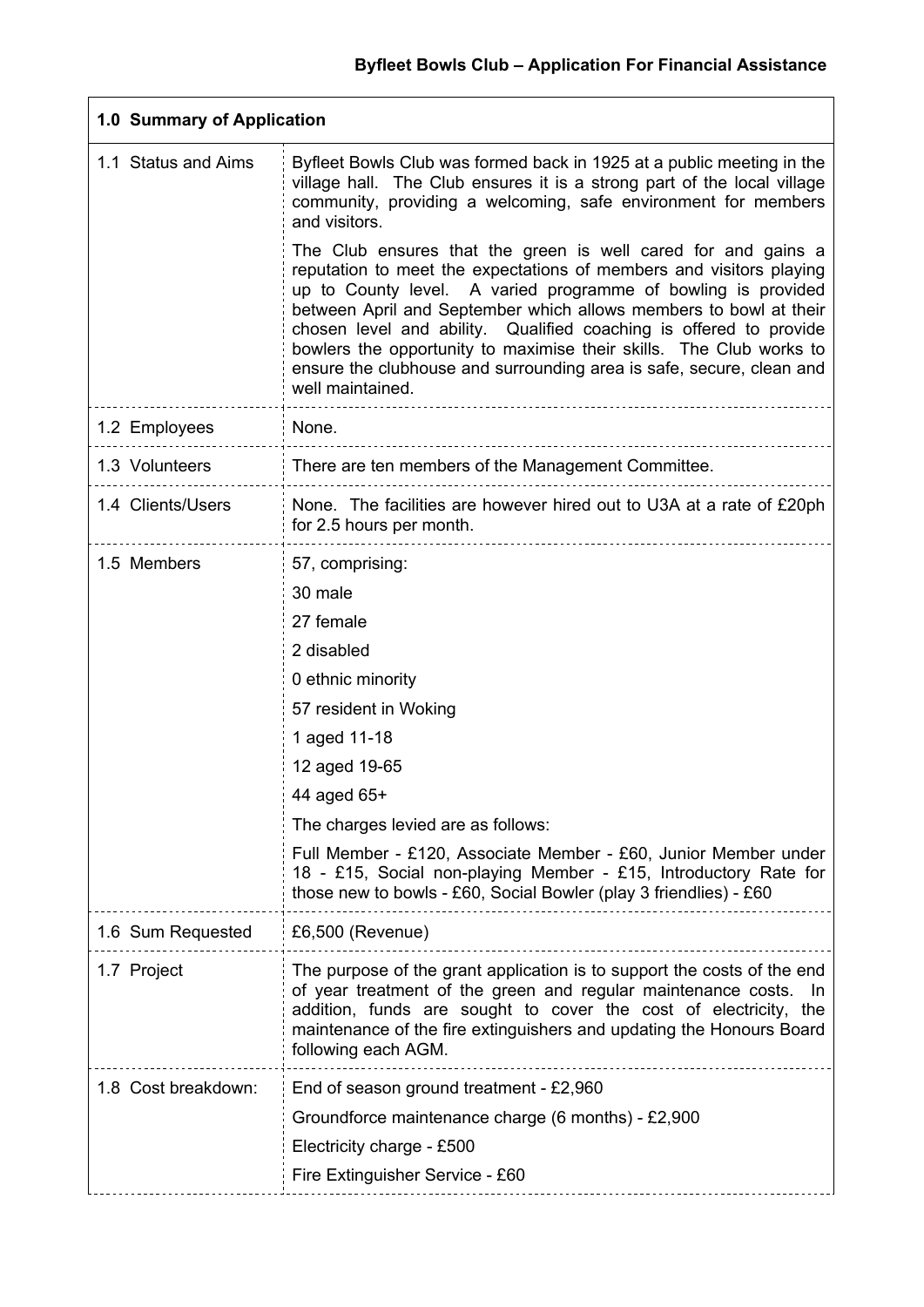|                       | Honours Board Signwriting - £80<br>Total - £6,500                                                                                                                                                                                                                                                                                                                                                                                                                                                                                  |
|-----------------------|------------------------------------------------------------------------------------------------------------------------------------------------------------------------------------------------------------------------------------------------------------------------------------------------------------------------------------------------------------------------------------------------------------------------------------------------------------------------------------------------------------------------------------|
| 1.9 Community Benefit | The members and visitors to the Club would benefit from a well<br>maintained green. The Club can offer to host visiting touring groups<br>and works with Bowls England to promote fitness in the local<br>community.                                                                                                                                                                                                                                                                                                               |
| 1.10 Covid-19 Impact  | During 2020, Covid-19 prevented the Group's members from playing<br>bowls. As an organisation it has incurred a loss of income which<br>would have been generated from club matches, bar takings and<br>raffles. A number of matches have been cancelled due to visiting<br>clubs being unable to form teams. No fundraising activities were able<br>to take place during the past year. The number of members allowed<br>to play bowls on the green was restricted to maintain social distancing<br>for the more elderly members. |

| 2.0 Financial Background                |                                                                                                                                                                                                                                                                                                             |  |  |  |
|-----------------------------------------|-------------------------------------------------------------------------------------------------------------------------------------------------------------------------------------------------------------------------------------------------------------------------------------------------------------|--|--|--|
| 2.1 Budget                              | At the time of the application, the Group held £8,699 in the bank.                                                                                                                                                                                                                                          |  |  |  |
|                                         | The Group has submitted a budget for 2022/23 which shows an<br>anticipated income of £17,898 against an anticipated expenditure of<br>£18,070, resulting in an anticipated deficit of £172.                                                                                                                 |  |  |  |
| 2.2 Accounts                            | The Group has submitted accounts for 2020/21 which show an<br>income of £11,001 (£14,520 in 2019/20) against expenditure of<br>£18,664 (£20,039 in 2019/20), resulting in a deficit of £7,663 (a deficit<br>of £5,519 in 2019/20). The sum of £9,996 was carried forward at the<br>end of the 2020/21 year. |  |  |  |
| 2.3 Support over the<br>past five years | $2021/22$ – No grant awarded.<br>$2019/20 - £3,750$ towards the cost of a new watering system (£2,000),<br>footpath repairs (£1,000), and the installation of a defibrillator (£750).                                                                                                                       |  |  |  |

| 3.0 Assessment of Application |         |                                   |  |           |
|-------------------------------|---------|-----------------------------------|--|-----------|
| 3.1 Key Information           | $\circ$ | Constitution                      |  | Yes       |
|                               | O       | <b>Registered Charity</b>         |  | <b>No</b> |
|                               | $\circ$ | <b>VAT Registered</b>             |  | <b>No</b> |
|                               | $\circ$ | <b>Equal Opportunities Policy</b> |  | Yes       |
|                               | $\circ$ | <b>Safeguarding Policy</b>        |  | Yes       |
|                               | $\circ$ | <b>Reserves Policy</b>            |  | No        |
|                               | $\circ$ | <b>Quality Mark</b>               |  | <b>No</b> |
|                               | O       | Other funding sources pursued     |  | <b>No</b> |
|                               | $\circ$ | Other support by the Council      |  | <b>No</b> |
|                               | $\circ$ | Fundraising                       |  | No        |